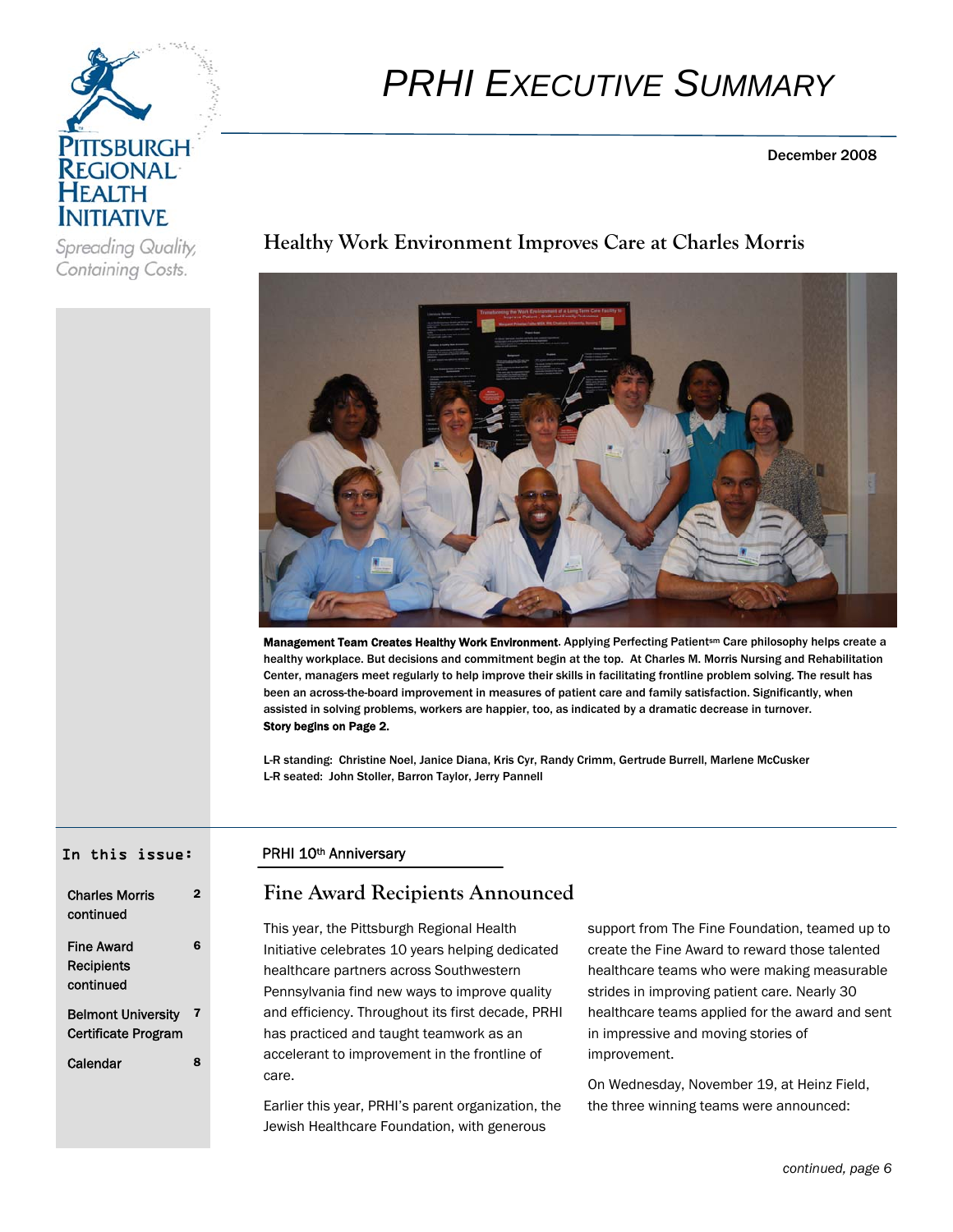# **Charles Morris/Jewish Association on Aging:**

As a Perfecting Patient Care<sup>SM</sup>(PPC) coach, PRHI's Mimi Falbo, ND, RN, PhD, couldn't help but notice the parallels between the research on healthy work environments and Toyota-based improvements like PPC. Twenty years of research has confirmed that a "healthy work environment" in health care leads to less worker burnout and turnover, and improves the quality of patient care. Employees are less likely to leave a work environment where they feel free to do their best work, which benefits patients and enhances their own lives.

Here are the elements of a healthy work environment:

**Gritzer takes the opportunity to read from the mailbag. "I received three letters from family members last week," he says. "They used words like 'loving,' 'caring,' and 'compassionate' to describe the care their loved ones received here. I couldn't be prouder."**

- 1. Employees are treated respectfully and fairly. Concern and value for each person is apparent.
- 2. A strong sense of trust between employer and employee means that workers are engaged in decision making, risk taking, and personal and professional growth.
- 3. The organizational culture supports communication and collaboration, views individuals as assets and makes decisions not solely on money but considers the impact on the mission and the members of the organization.
- 4. A "feeling tone" encourages individuals to feel physically and emotionally safe. A sense of family and evidence of cheer pervade the organization.

Falbo decided to experiment by blending PPC as a transformational method with the tenets of a healthy work environment at the Charles Morris Nursing and Rehabilitation Center, a 159-bed, faith-based, long-termcare facility in Pittsburgh.

## **Out of the rut and into the groove**

Four years ago, the Board of Charles Morris' parent

organization, the Jewish Association on Aging, hired a new CEO, David Gritzer. Within months, the facility's immediate financial challenges were brought under control, and the quality of care improved. But Gritzer and the Board wanted more: they wanted Charles Morris to excel.

In 2005, a grant from the Jewish Healthcare Foundation enabled staff at Charles Morris to begin training in Perfecting Patient Care<sup>sM</sup> through the Pittsburgh Regional Health Initiative. Despite a promising start (see PRHI Executive Summary, April 2006), the results of the initial projects were not sustained. PPC did not take root

> throughout the organization as hoped. The problem: staff turnover threatened the organization's stability. In such an environment, excellence seemed just out of reach. Some staff members began expressing the opinion that the Toyota model

"didn't work."

Falbo, a former psychiatric nurse and hospital CEO herself, believed that applying the research on healthy work environments might help stabilize the work force, which could then help PPC spread throughout the organization. Gritzer concurred that the PPC model needed a boost for it to fulfill the promise of culture change at Charles Morris. It would take twice-weekly teaching and coaching at every level of the organization, and it would need to touch every single person. The training would emphasize team-building in a safe, open and blame-free environment.

"We encourage talk. We encourage teamwork," said Gritzer.

Thus the PPC revitalization began.

#### **The seven-minute meeting**

Cultivating a culture of respect meant first of all, respecting people's time. No longer are long meetings the norm. Now, they typically last about seven minutes, cover just the information needed, and are staffed only by essential people, who disseminate information in their areas. Above all, the meetings stress teamwork.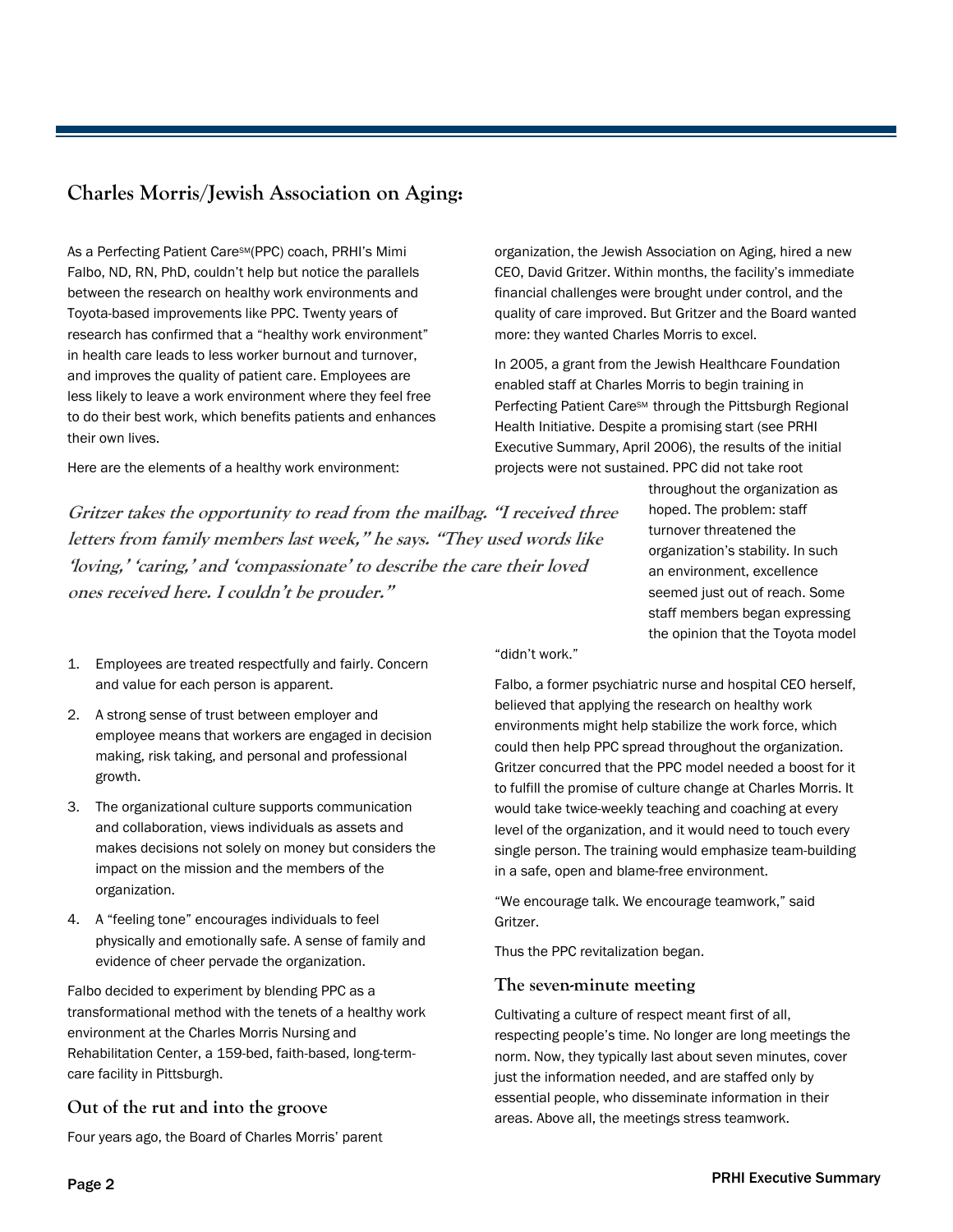# **Healthy Work Environment Jump-Starts PPC,** cont'd

On the wall of the meeting room, and prominently displayed across the facility, are posters with Charles Morris' Mission and Vision (see sidebar). Posting these ideals, literally front and center, keeps the entire staff focused on the goal of excellence.

A typical Friday morning may go like this:

- At the first meeting, managers quickly go over matters such as census, admissions and discharges, doctor appointments, and activities in each department. This quick overview can help them anticipate potential bottlenecks, enhancing efficiency and safety for residents and reducing frustration for staff.
- The second meeting, involving only clinical and rehabilitation personnel, looks at specific resident needs: Mrs. Jones needs an air mattress; Mr. Smith is showing more confusion; Mrs. Williams needs to use her walker. Covering the issues takes seven minutes, the discussion another three. Meetings are not for problemsolving, but for problem identification and coaching in how to lead the problem-solving session. Problemsolving occurs on the frontline and involves those teams.

Gritzer takes the opportunity to read from the mailbag. "I received three letters from family members last week," he says. "They used words like 'loving,' 'caring,' and 'compassionate' to describe the care their loved ones received here. I couldn't be prouder. One letter was from a rabbi whose father-in-law came here from Florida, and who was pleased with the quality of care."

How do Friday morning meetings differ from before?

"There's a real team effort, real camaraderie," says Manager Jerry Pannell. "And there's even joy and laughter in here."

#### **Training**

The respectful tone of staff meetings spills over into other employee interactions. New employees, for example, are given an orientation stressing teamwork. All staff are expected to support the new people and help them be successful.

"This is not a pass/fail system, but one of mentoring and helping," said Gritzer. "And we're very clear, we are 100% PPC. That is our method, and we provide them with the training and coaching. It's not 'trickle down' teaching, but it's done very deliberately, and reinforced very deliberately.

## **The Jewish Association on Aging**

## **Mission**

*The Jewish Association on Aging (JAA) offers Pittsburgh's elderly community a comprehensive network of social, residential, rehabilitation, medical and nutritional services that are developed and implemented in accordance with Jewish values. The JAA's continuum of quality care provides the elderly with an opportunity to age in a dignified manner and have a partner that will always advocate for their best interests.* 

## **Vision**

*A community in which the elderly have a suitable place to live, are socially engaged, are well nourished (physically and emotionally), receive the health care they need and are spiritually fulfilled in the Jewish tradition.*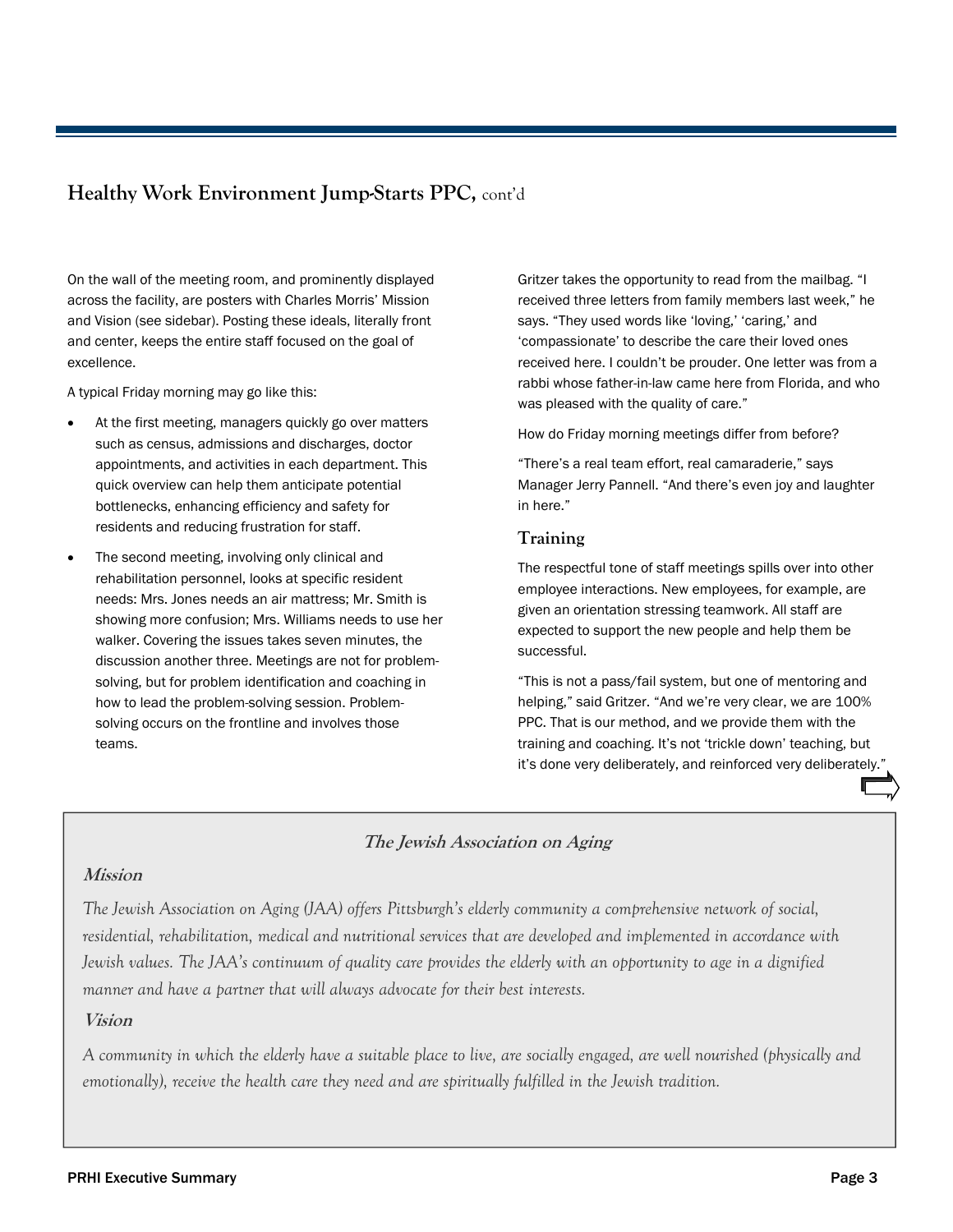## **Charles Morris/Jewish Association on Aging:**

#### **Problem solving**

Problem-solving sessions typically go for 15 minutes at a time, out of respect for busy caregivers. Managers go to the floor and help to observe ways to make the work go more smoothly, help workers identify problems and help remove barriers.

For example, observations on one unit over two weeks revealed that lunch times were chaotic. Only two aides

**Satisfaction surveys from patients, family members and staff show the highest levels ever measured. Says Gritzer, "The most impressive thing is that almost 100% of the family members surveyed would recommend Charles Morris to friends and family."**

Enter John Stoller, RN, assistant director of Nursing. Stoller, who practices Orthodox Judaism, held sessions for unit managers using visual aids, discussing life and death as viewed in the Jewish culture.\*

were available to feed residents, and the situation left those aides with too much work and too little time. Together, the unit "huddled," and decided to try staggering staff lunch times and training additional staff to feed the residents. The result is that residents are fed quickly; complaints have diminished; and staff expresses satisfaction that they have solved their own problem and know that they have improved their service.

## **Cultural congruity: Promoting understanding**

It's one thing to discuss "culture change" relating to the workplace, getting new ideas to catch fire throughout a diverse work force. But Charles Morris as an institution is a study in diversity: much of the workforce varies culturally from the largely Jewish clientele. And it turns out that understanding Jewish tradition and culture as they relate to healthcare decisions is extremely important to a staff striving to provide the best and most sensitive of care.

Take the case of pain relief. It might seem like an open-

In Judaism, the sanctity and promotion of life are central. Preserving life, even for a moment, is supremely important. Caring for the suffering person is a familial obligation that provides comfort and also unifies the family. These teachings can run headlong into conflict with modern thinking on palliative and hospice care, which views the relief of suffering, even at the expense of a certain amount of lifespan, as paramount.

and-shut case that patients in the final throes of a painful

Tension arose among staff when certain observant Jewish clients or their family surrogates routinely waved off certain palliative medications, preferring to stay the natural course. Clearly something more was at stake, but staff members were puzzled and hurt to think that they were being prohibited from helping to prevent pain in

disease would want to be pain-free.

every way they could.

Stoller's explanation of the teachings to staff members, and the conundrum they can represent for Jewish families and their spiritual advisers, alleviated staff frustration, and allowed them to honor the difficult decisions that patients and family members were making. Stoller continues to hold short sessions on the tenets of Judaism as related to health care for appreciative staff members.

#### **Measuring culture change**

Researchers agree that it can be difficult to measure a sweeping idea like "culture change" in the workplace. How

\*Before death, a patient may fall into the category of being a goses. During this state, no action can be taken that will either hasten or delay death, and so, medically speaking, no treatment may be started to delay death and no treatment may be stopped if it would hasten death. Exactly how this translates into medical care may need to be discussed with the family and a rabbi; dealing with the death of a Jewish patient can be a complex affair. (http://www.myjewishlearning.com/ideas\_belief/bioethics/Bioethics\_Euthanasia\_TO/Bioethics\_ModEuthanasia/EndLifeIssues.htm) Barry M. Kinzbrunner. Journal of Palliative Medicine. August 1, 2004, 7(4): 558-573. doi:10.1089/jpm.2004.7.558.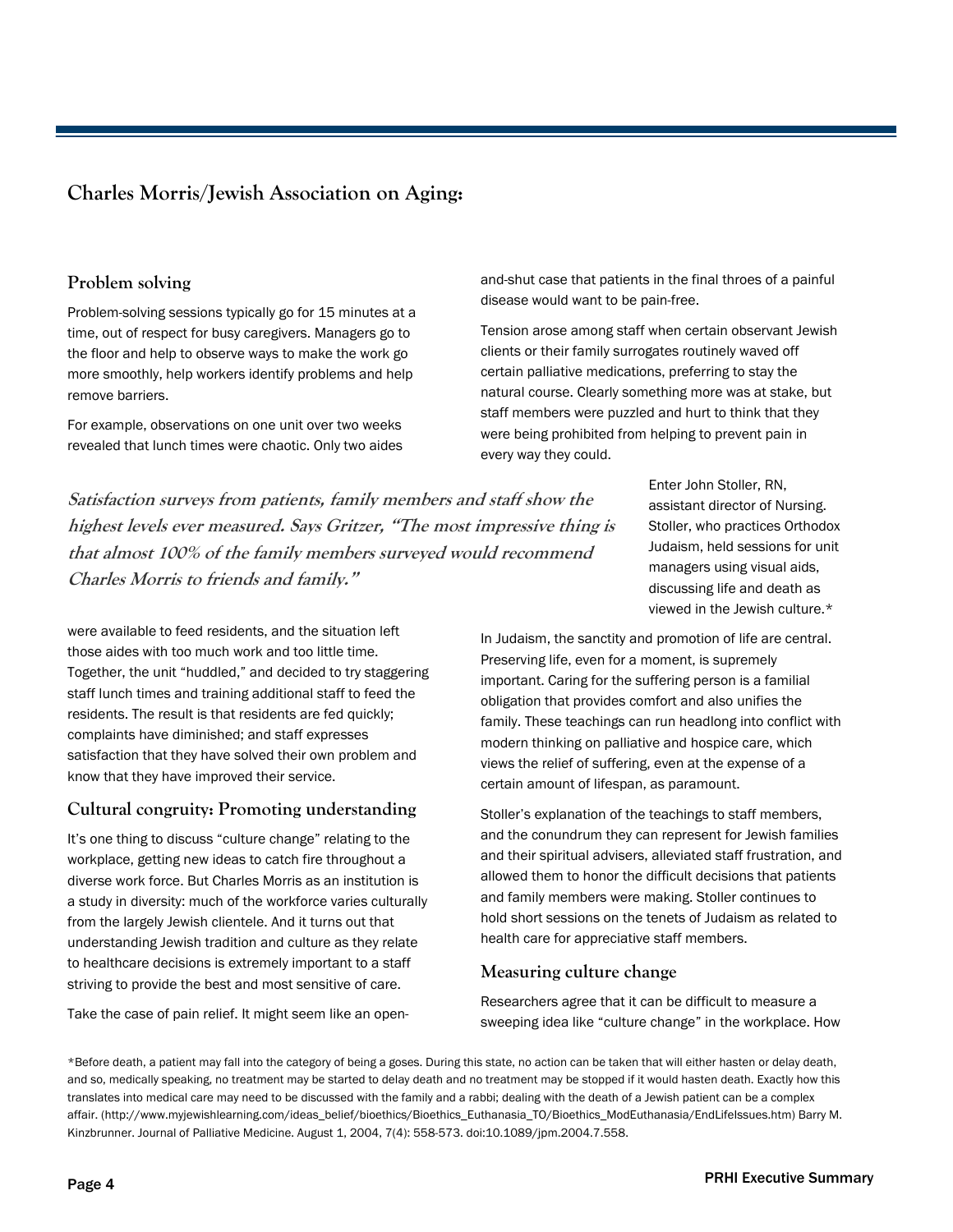# **Healthy Work Environment Jump-Starts PPC,** cont'd

| will you know if your facility has created a<br>healthier work environment? That | <b>STRUCTURE MEASUREMENT</b>                           | P                       | N | м                       | IP | Comments                                                                       |
|----------------------------------------------------------------------------------|--------------------------------------------------------|-------------------------|---|-------------------------|----|--------------------------------------------------------------------------------|
| patients are safer and workers more                                              | Changes in meeting<br>schedules                        | $\overline{X}$          |   |                         |    | Next steps: evaluate and consolidate<br>Resist cancelling Unit Mgr. Team Mtgs. |
| satisfied? That your processes are<br>working better?                            | Changes in meeting content                             | $\overline{X}$          |   |                         |    |                                                                                |
| At Charles Morris, when the PPC                                                  | Changes in organizational<br>Policies and Procedures   | X                       |   |                         |    |                                                                                |
| revitalization began in early 2008,                                              | <b>PROCESS MEASUREMENT</b>                             |                         |   |                         |    |                                                                                |
| Gritzer, Falbo and members of the<br>management team agreed on these             | <b>Team Function Assessment</b><br>Scores              | $\overline{X}$          |   |                         |    |                                                                                |
| measurements:                                                                    | Number of PPC Teams active                             | $\overline{X}$          |   |                         |    | Increase from 0 to 7                                                           |
| Patient outcomes were measured by:                                               | Meeting attendance                                     | $\overline{X}$          |   |                         |    |                                                                                |
| ☑ Patient satisfaction survey results                                            | Completion of "homework<br>assignments" by all team    | $\overline{X}$          |   |                         |    |                                                                                |
| ☑ Improved clinical indicators regarding:                                        | members                                                |                         |   |                         |    |                                                                                |
| $\bullet$ Falls                                                                  | <b>OUTCOME MEASUREMENT</b>                             |                         |   |                         |    |                                                                                |
| • Nursing home-acquired urinary tract                                            | <b>Patient Outcomes</b>                                |                         |   |                         |    |                                                                                |
| infections                                                                       | <b>Patient Satisfaction Survey</b><br>results (annual) | $\overline{X}$          |   |                         |    | Up from prior surveys; room for im-<br>provement on Call Bell times            |
| • Call Bell response times                                                       | Falls                                                  | $\overline{X}$          |   | $\overline{\mathsf{x}}$ |    | Decreased falls with injury from 8 last<br>year to 0 this year                 |
| Family outcomes were measured by:                                                | Urinary tract infections                               |                         |   | X                       |    | May is the lowest # this year<br>Interventions just starting                   |
| ☑ Family survey satisfaction results                                             | <b>Call Bell Response Times</b>                        | $\overline{X}$          |   |                         |    | Better, still needs improvement                                                |
| Staff outcomes were measured by:                                                 | <b>Resident Discharge Survey</b>                       | $\overline{X}$          |   |                         |    | Results of first survey positive                                               |
| <b>Ø Staff satisfaction survey results</b>                                       | <b>Family Outcomes</b>                                 |                         |   |                         |    |                                                                                |
| ☑ Recruitment and retention rates (lower<br>staff turnover)                      | <b>Family Satisfaction Survey</b><br>Results           | $\overline{X}$          |   |                         |    | Highest ever measured                                                          |
|                                                                                  | <b>Staff Outcomes</b>                                  |                         |   |                         |    |                                                                                |
| The trends were favorable immediately.<br>As of October 2008, the results are as | <b>Staff Satisfaction Survey</b><br><b>Results</b>     | $\overline{\mathsf{x}}$ |   |                         |    | Highest ever measured                                                          |
| follows:                                                                         | <b>CMNRC CNA Turnover Rates</b>                        | $\overline{X}$          |   |                         |    | 30% decrease YTD, annualized rate                                              |

*Key*: P= Positive Trend; N= Negative Trend; M= Mixed / No Trend; IP= In Process /Results Not Available

us to try harder and do more to make our residents and staff more satisfied. Perfecting Patient Care<sup>sm</sup> is definitely working here at Charles Morris."

Says Gritzer, "We have to celebrate how far we have come. Every victory inspires

"You'll hear scuttlebutt in the hallways," says Jerry Pannell. "You'll hear people saying, 'It's different around here now. It's still stressful, but it's a good stressful. People are trying to do their jobs better.'"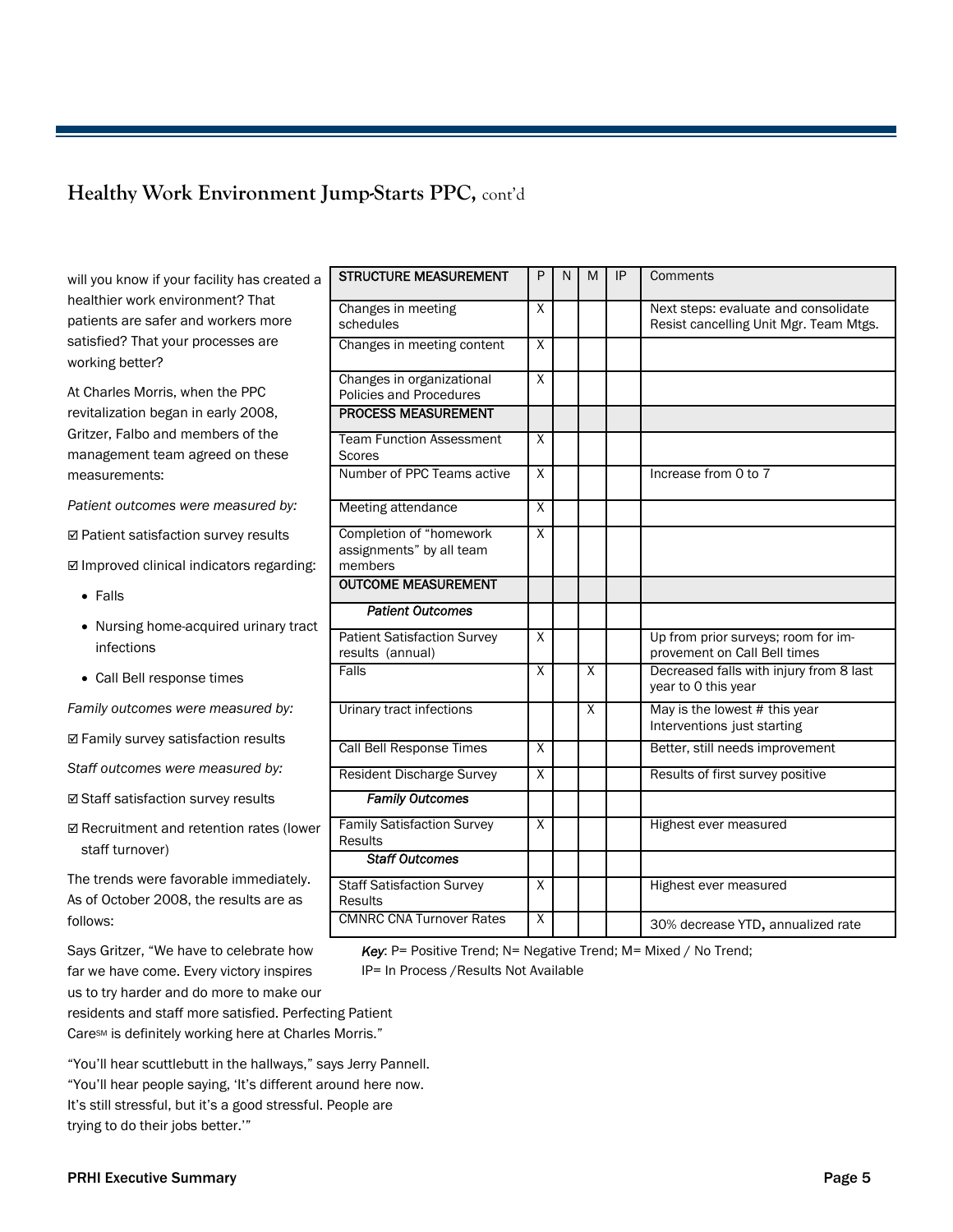#### PRHI 10<sup>th</sup> Anniversary

#### **Fine Award Recipients Announced** *(continued from page one)*



- Magee-Womens Hospital of UPMC, team led by Dr. Dennis English, received the Gold Award and a \$25,000 prize. The team decreased induction births by 40 percent—a figure that includes a 70 percent decrease in elective inductions. In these births, labor is started purposefully, often for the sake of convenience, with medications and other procedures. Induction births can increase the risk of complications, including Cesarean deliveries. The rate of the decrease achieved at Magee significantly lowers the
- Allegheny General Hospital Coronary Care Unit, team led by Dr. Jerome Granato, received the Silver Award and a \$15,000 prize. This team reduced central line-

associated bloodstream infections to near-zero and sustained it for over 3 years. The reduction resulted from the application of Perfecting Patient Care<sup>SM</sup> (Lean) improvements that standardized line placement and care, and from a major investment in mandatory staff training, which includes recurrent training each year.

• VA Pittsburgh Healthcare System, team led by Dr. Harsha Rao, received the Bronze Award and a \$10,000 prize for its team approach to diabetes care. Instead of the fragmented care delivered by most private general practices, the VA clinic concentrated on offering a full range of care to every diabetic patient at every visit.

FINE AWARD - GOLD "Labor Induction Process Improvement Team," Magee-Womens Hospital of UPMC. Accepting on behalf of the team (l to r): Dr. Dennis English, Susan Pedaline and Dr. John Fisch, along with Milton Fine, chairman and president, The Fine Foundation, and Karen Wolk Feinstein, president and CEO,PRHI.



FINE AWARD – BRONZE "An d Individualized Team‐Care Model for Outpatient Diabetes Care Delivery," VA Pittsburgh Healthcare System. Accepting on behalf of the team (l to r): Dr. Harsha Rao, Jan Beattie, Allison Morell, along with Alan Guttman, chairman, PRHI Board of Directors, Karen Wolk Feinstein and Milton Fine.

Rather than having patients come back time and again for a series of repeat appointments, VA patients have all their needs attended to in a single, hour-long appointment at predictable intervals. Best-practice care is virtually guaranteed, and hospitalizations for

FINE AWARD – SILVER "Process Standardization and Continuous Training Leads to the Elimination of Catheter-Related Blood Stream Infections," Allegheny General Hospital. Accepting on behalf of the team (l to r): Dr. Jerry Granato, along with Stephen Halpern, chairman, JHF Board of Trustees, Milton Fine and Karen Wolk Feinstein.



complications of diabetes are down at the VA, even as the number of patients seeking care has increased.

"The teams that were honored achieved breakthroughs - in three different healthcare settings -- in delivering patient care as safely, efficiently, and effectively as possible," Karen Wolk Feinstein, president and CEO of the Jewish Healthcare Foundation and the Pittsburgh Regional Health Initiative, said before the ceremony. "They exemplify the importance of teamwork to healthcare quality improvement."

risks.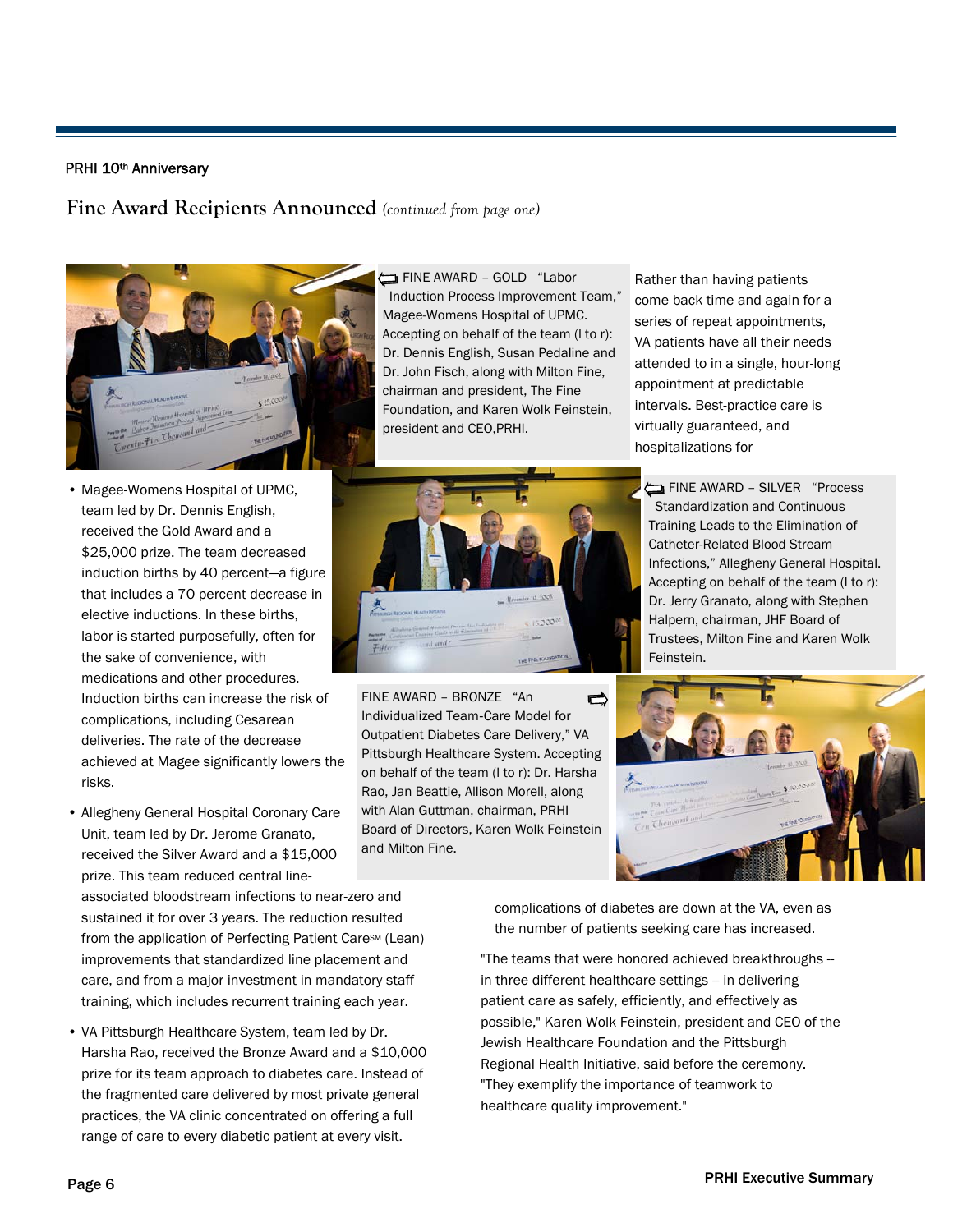#### "...the best training I've ever taken"

## **Belmont University Lean Healthcare Certificate Program a Success**

The verdict is in: the first week-long Lean Healthcare Certificate Program, held in Nashville November 10-14, exceeded expectations. The educational program, held at the Jack C. Massey Graduate School of Business at Belmont University, involved close collaboration between Healthcare Performance Partners (HPP) and The Pittsburgh Regional Health Initiative (PRHI). Here's what some of the students had to say:

*"Your staff and faculty were incredible. The open and supporting spirit for training this week was exceptional. It was a very positive learning experience for adult learners."* 

*"This has been a great experience, the best training I have ever taken. I'm recommending it!"* 

This intense, one-week Lean Healthcare Certificate Program is designed for leaders who want to understand not only the tools, but the management style and philosophy



The emphasis in the Lean Healthcare Certificate Program is on hands-on, real-time learning. Here participants do exercises with Legos and reconstructing a pen. All lessons tie directly to healthcare applications.

required to expand Lean Healthcare throughout their organizations. Held in Belmont University's state-of-the-art Gordon E. Inman College of Health Sciences and Nursing, the venue allowed participants hands-on learning experiences in applying Lean in a healthcare environment.

PRHI coaches Barbara Jennion and Laura Mahood (photo, top right) joined HPP's Dwayne Keller, Cindy Jimmerson, Richard Tucker, and Dr. David Munch as faculty members. Each teacher has many years of Lean implementation experience.

Among the 24 participants were physicians, nurses, system leaders, quality managers, pharmacy staff, and assisted living administrators.

## **More on the Belmont University Lean Healthcare Certificate Program**

**Additional programs are scheduled at Belmont University in Nashville, Tennessee on February 23-27 and May 4-8, 2009, with additional dates to be arranged.** 

**For more information, call Healthcare Performance Partners at 615-575-5502, or find information online at www.buleancourse.com.**